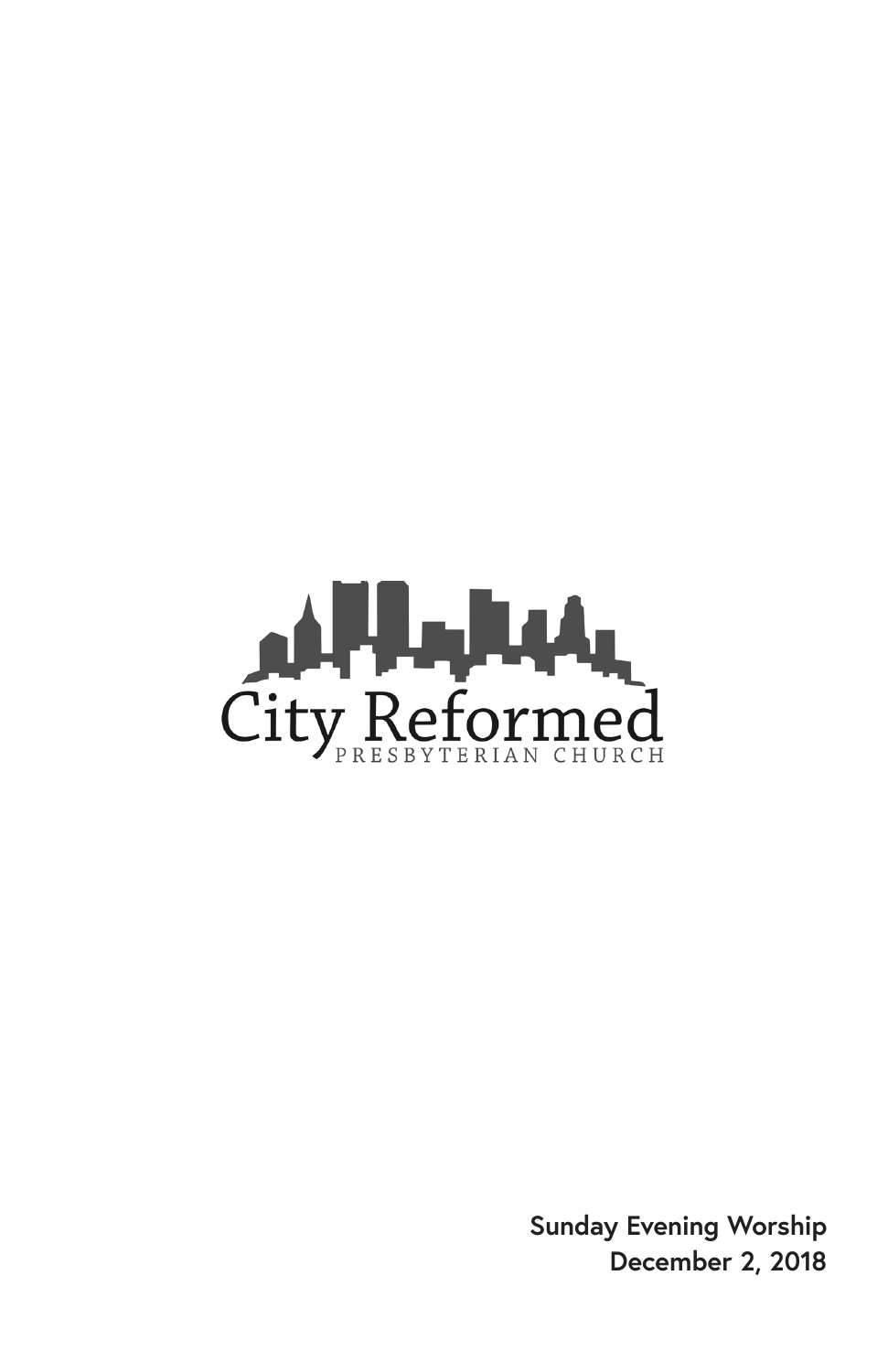# **Welcome to City Reformed Presbyterian Church**

We are glad to have you join us for worship today. Please feel free to stick around after the service and ask questions about who we are and what we do! If you would like more information, please refer to our print newsletter, *City This Month,* or visit our website: **cityreformed.org**.

# **Reflections**

What self denial! What self abasement! What self emptying! He, whom no infinitudes can hold, is contained within infant's age, and infant's form. Can it be, that the great "I AM THAT I AM" shrinks into our flesh?

- Henry Law (1797-1884)

# **About Us**

#### **Sunday Morning Worship Service**

10:15AM Twentieth Century Club 4201 Bigelow Blvd. Pittsburgh, PA 15213 (Oakland)

#### **Sunday Evening Worship Service**

6:30PM 3929 Coleman St. Pittsburgh, PA 15207 (Greenfield)

#### **Church Office** (Open Tues - Fri)

3929 Coleman St. Pittsburgh, PA 15207 t: 412-720-7014 e: office@cityreformed.org w: cityreformed.org

#### **Donations**

#### Online: **cityreformed.org/give**

Mail: to the Church Office address above "Attn: Allison" (please make checks payable to City Reformed Presbyterian Church)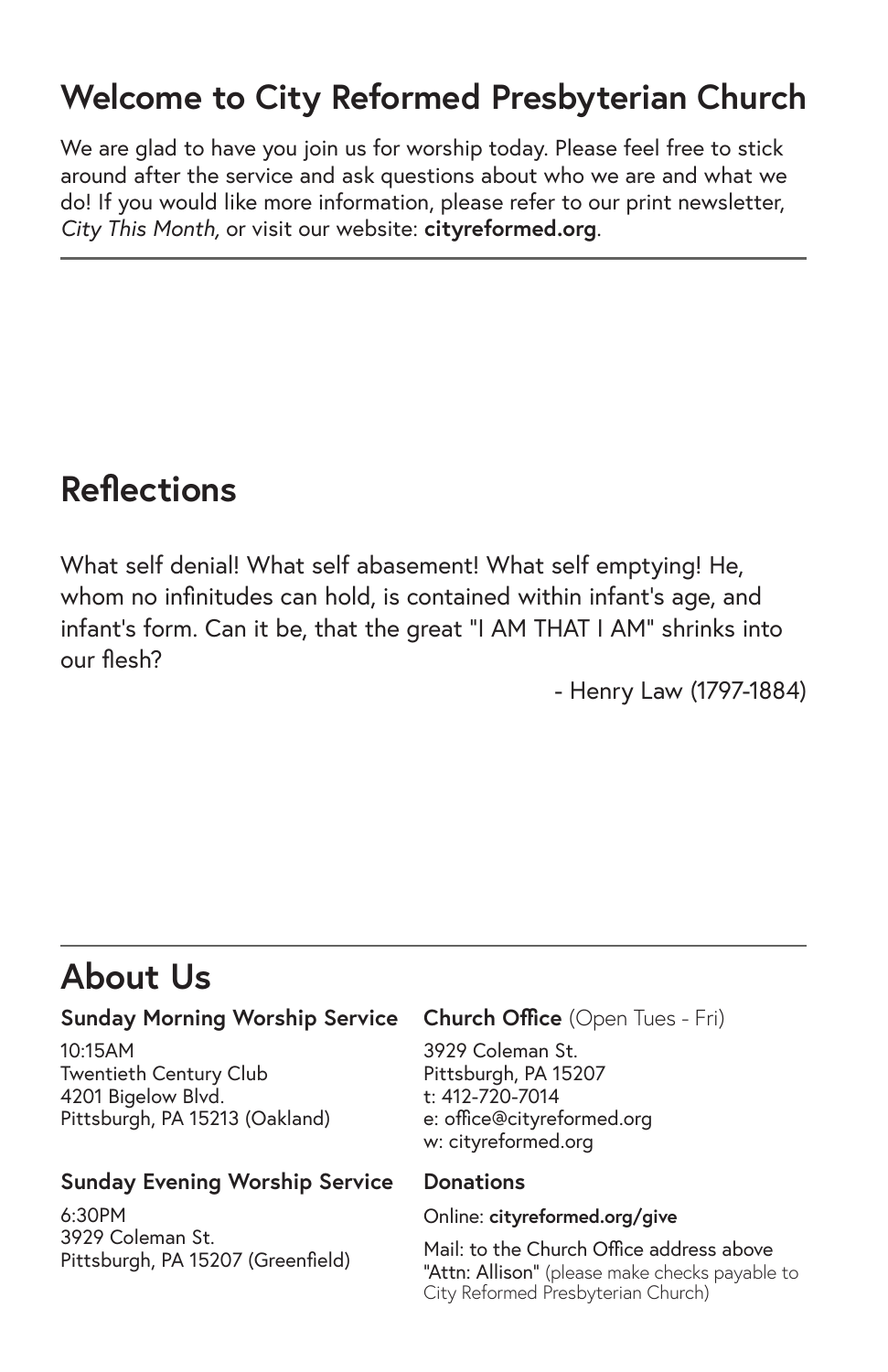# **Worship Service**

**City Reformed Presbyterian Church** Sunday Evening Worship – December 2, 2018 Presider: Dave Nameun Cho

# **Call to Worship: Psalm 2:1-9**

*Please stand for the call to worship if you are able.*

- Leader Why do the nations rage, and the peoples plot in vain?
- **People The kings of the earth set themselves, and the rulers take counsel together, against the LORD and against his Anointed, saying, "Let us burst their bonds apart, and cast away their cords from us."**
- Leader He who sits in the heavens laughs; the Lord holds them in derision.
- **People Then he will speak to them in his wrath, and terrify them in his fury, saying, "As for me, I have set my King on Zion, my holy hill."**
- Leader I will tell of the decree: The Lord said to me, "You are my Son; today I have begotten you.
- **People "Ask of me, and I will make the nations your heritage, and the ends of the earth your possession. You shall break them with a rod of iron and dash them in pieces like a potter's vessel."**

# **Prayer of Invocation**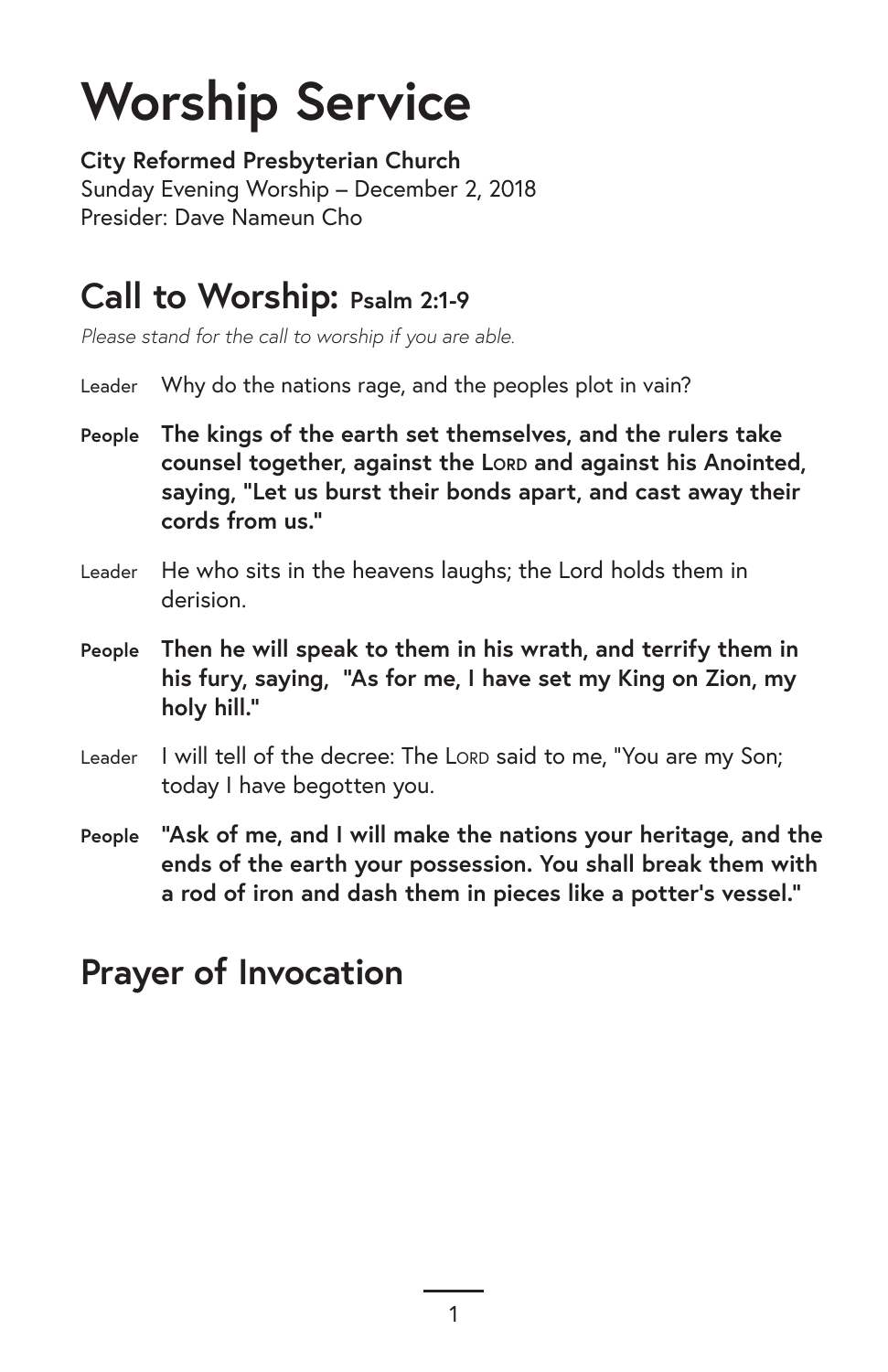### **Come Thou Long-Expected Jesus**

*(Words & Music: Rowland Hugh Prichard & Charles Wesley)*

Come, thou long expected Jesus, Born to set thy people free; From our fears and sins release us: Let us find our rest in thee. Israel's strength and consolation, Hope of all the earth thou art-- Dear desire of eve'ry nation, Joy of eve'ry longing heart.

Joy to those who long to see thee, Day-spring from on high, appear: Come thou promised Son of Jesse, Of thy birth we long to hear! O'er the hills the angels singing News glad tidings of a birth-- "Go to him, your praises bringing; Christ the Lord has come to earth."

Come to earth to taste our sadness, He whose glories knew no end; By his life he brings us gladness, Our Redeemer, Shepherd, Friend. Leaving riches without number, Born within a cattle stall-- This the everlasting wonder, Christ was born the Lord of all.

Born thy people to deliver, Born a child and yet a King; Born to reign in us forever; Now thy gracious Kingdom bring. By thine own eternal Spirit Rule in all our hearts alone-- By thine all sufficient merit, Raise us to thy glorious throne.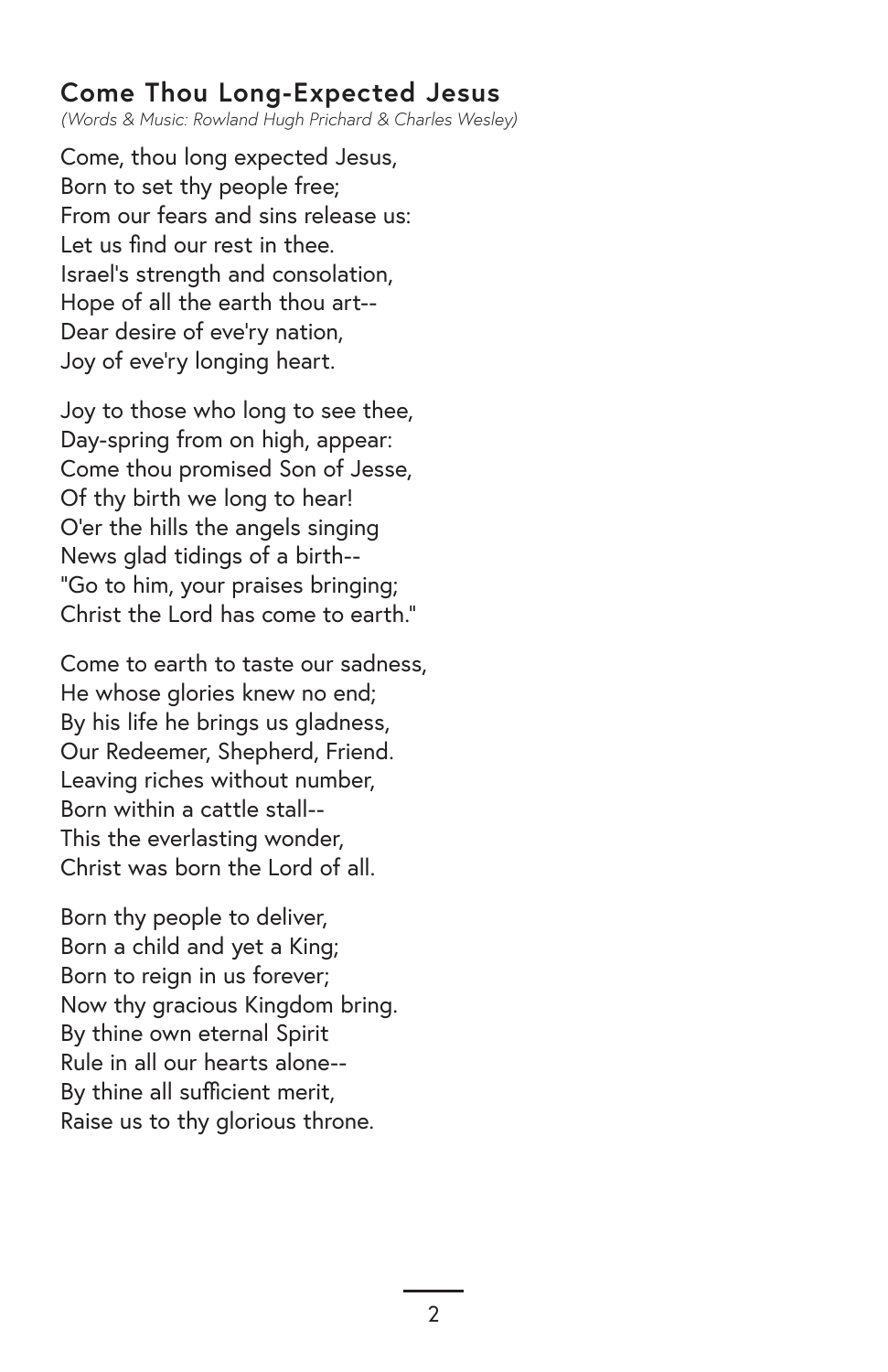### **Scripture Reading: Luke 1:39-52**

#### **God With Us**  *(Words & Music: Leslie Jordan 2012)*

You have come to bring peace To be love, to be nearer to us You have come to bring life To be light, to shine brighter in us. Oh Emmanuel, "God with us".

> *Our Deliverer, You are Savior In Your presence we find our strength Over everything, our redemption God with us, You are God with us.*

You have come to be hope To this world for Your honor and name. You have come to take sin To bear shame and to conquer the grave. Oh Emmanuel, "God with us".

You are here and You are holy We are standing In Your glory (Lord)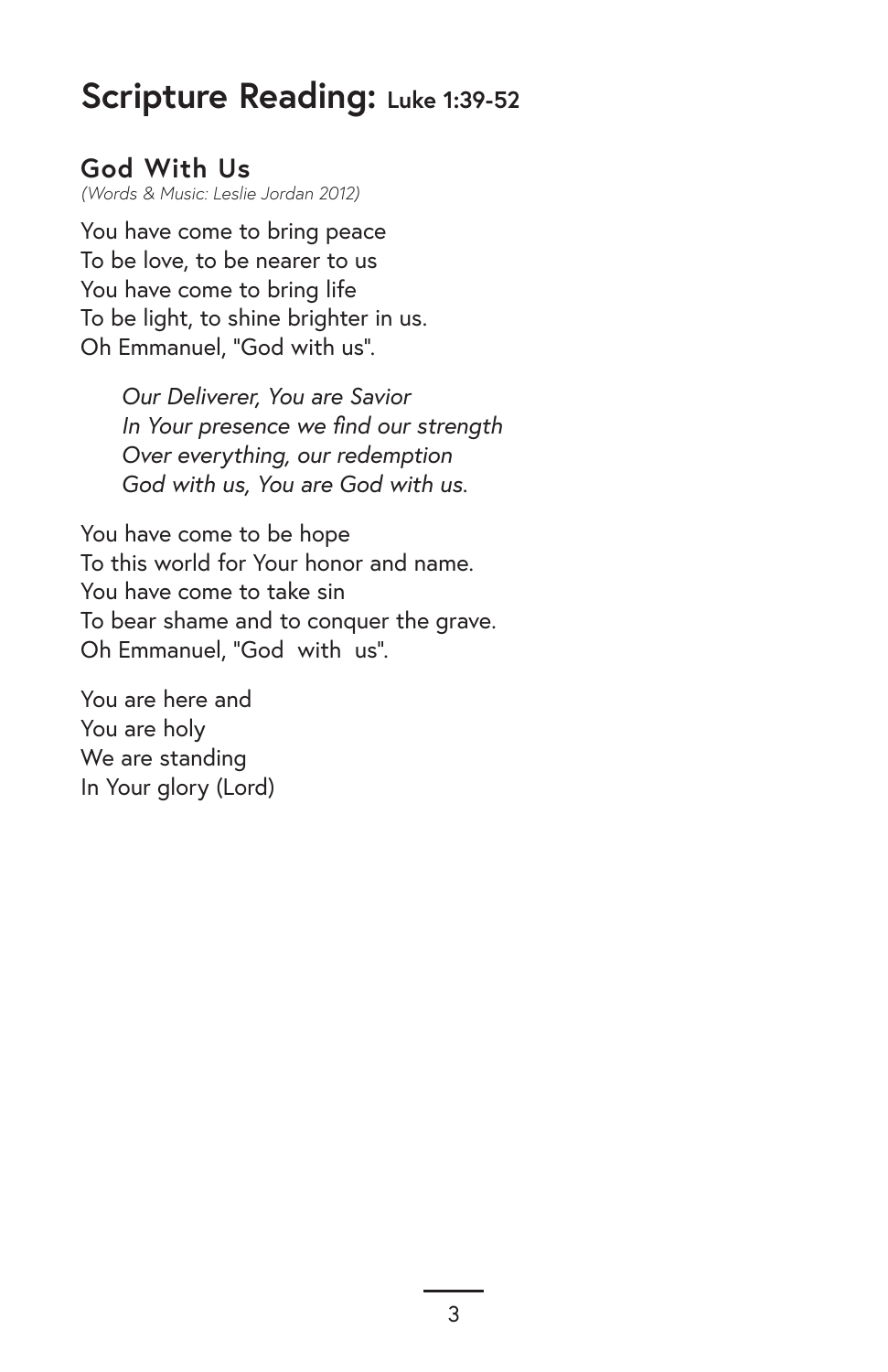# **Call to Confession: Luke 2:25, 27-32, 34-35**

Now there was a man in Jerusalem, whose name was Simeon, and this man was righteous and devout, waiting for the consolation of Israel, and the Holy Spirit was upon him... And he came in the Spirit into the temple, and when the parents brought in the child Jesus, to do for him according to the custom of the Law, he took him up in his arms and blessed God and said, "Lord, now you are letting your servant depart in peace, according to your word; for my eyes have seen your salvation that you have prepared in the presence of all peoples, a light for revelation to the Gentiles, and for glory to your people Israel." … And Simeon blessed them and said to Mary his mother, "Behold, this child is appointed for the fall and rising of many in Israel, and for a sign that is opposed (and a sword will pierce through your own soul also), so that thoughts from many hearts may be revealed."

### **Prayer of Confession: Psalm 51:1-4, 8-12**

**Have mercy on me, O God, according to your steadfast love; according to your abundant mercy blot out my transgressions. Wash me thoroughly from my iniquity, and cleanse me from my sin! For I know my transgressions, and my sin is ever before me. Against you, you only, have I sinned and done what is evil in your sight, so that you may be justified in your words and blameless in your judgment... Let me hear joy and gladness; let the bones that you have broken rejoice. Hide your face from my sins, and blot out all my iniquities. Create in me a clean heart, O God, and renew a right spirit within me. Cast me not away from your presence, and take not your Holy Spirit from me. Restore to me the joy of your salvation, and uphold me with a willing spirit.**

# **Silent Confession**

# **Assurance of Pardon: Luke 1:76-79**

"And you, child, will be called the prophet of the Most High; for you will go before the Lord to prepare his ways, to give knowledge of salvation to his people in the forgiveness of their sins, because of the tender mercy of our God, whereby the sunrise shall visit us from on high to give light to those who sit in darkness and in the shadow of death, to guide our feet into the way of peace."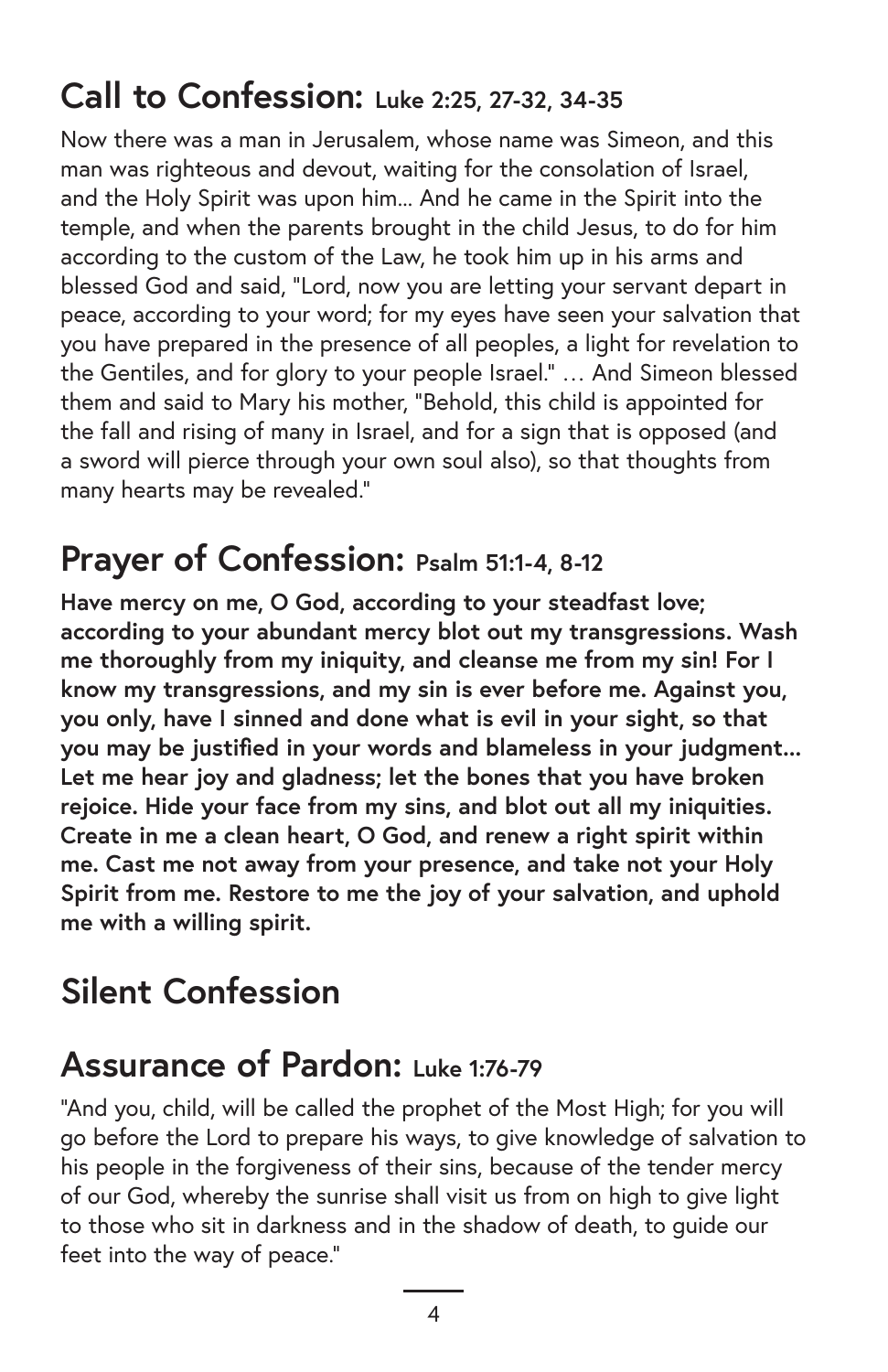### **Testimony: Ben Chidester**

# **Song of Renewal**

### **What Wondrous Love Is This**

*(Words: Anonymous; Melody: American Folk Southern Harmony)*

What wondrous love is this O my soul O my soul What wondrous love is this O my soul What wondrous love is this That caused the Lord of bliss To bear the dreadful curse for my soul for my soul To bear the dreadful curse for my soul

When I was sinking down Sinking down sinking down When I was sinking down sinking down When I was sinking down Beneath God's righteous frown Christ laid aside His crown for my soul for my soul Christ laid aside His crown for my soul

To God and to the Lamb I will sing I will sing To God and to the Lamb I will sing To God and to the Lamb Who is the Great I Am While millions join the theme I will sing I will sing While millions join the theme I will sing

And when from death I'm free I'll sing on I'll sing on And when from death I'm free I'll sing on And when from death I'm free I'll sing and joyful be And thro' eternity I'll sing on I'll sing on And thro' eternity I'll sing on

### **Corporate & Pastoral Prayer**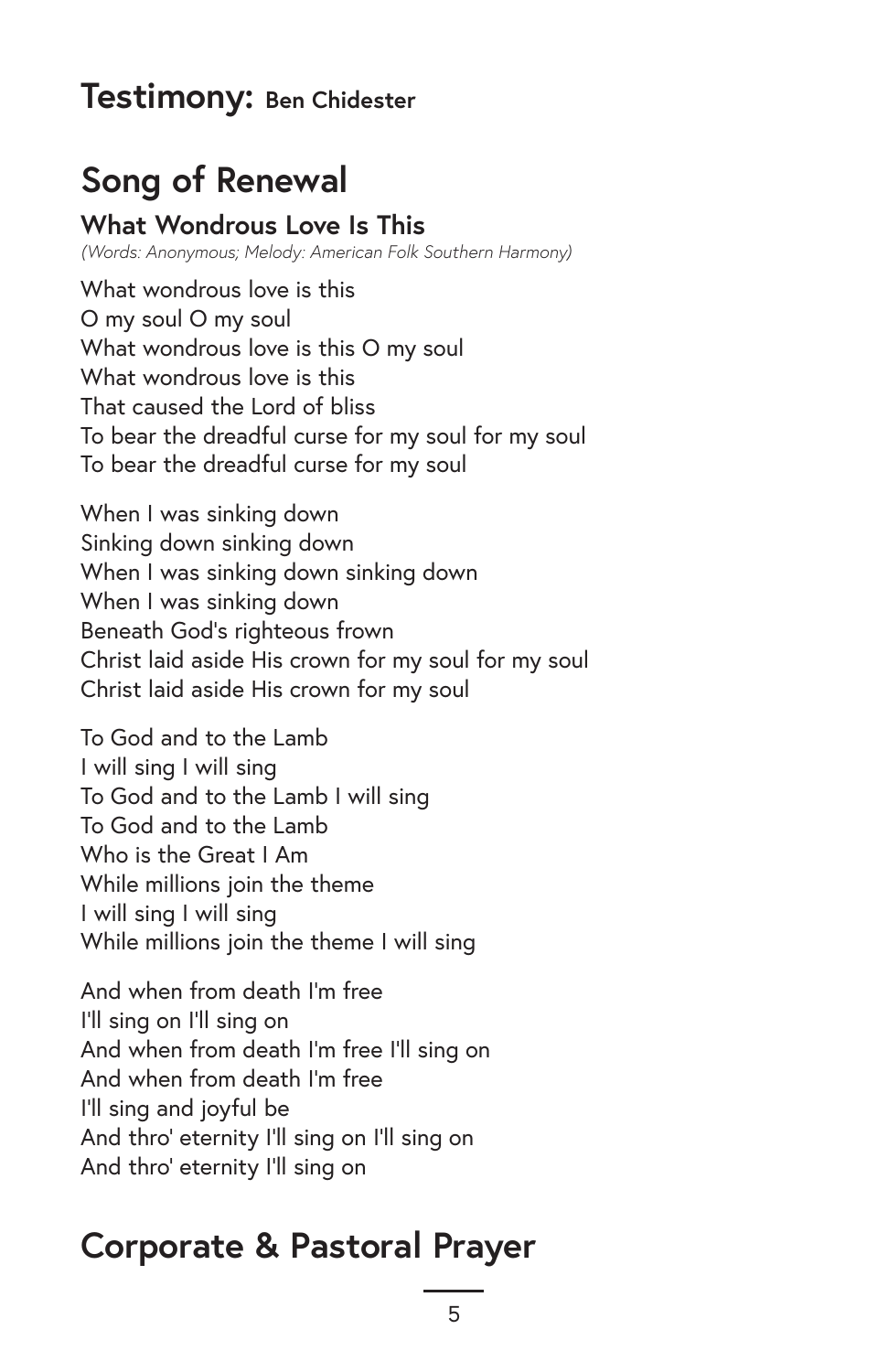### **Sermon: Malachi 2:17-3:7**

**"Who Can Endure the Day of His Coming?"** - David Snoke

 $\bf V$  ou have wearied the LORD with your words. But you say, "How have we wearied him?" By saying, "Everyone who does evil is good in the sight of the LORD, and he delights in them." Or by asking, "Where is the God of justice?"

<sup>3:1"</sup>Behold, I send my messenger, and he will prepare the way before me. And the Lord whom you seek will suddenly come to his temple; and the messenger of the covenant in whom you delight, behold, he is coming, says the LORD of hosts. <sup>2</sup>But who can endure the day of his coming, and who can stand when he appears? For he is like a refiner's fire and like fullers' soap. 3 He will sit as a refiner and purifier of silver, and he will purify the sons of Levi and refine them like gold and silver, and they will bring offerings in righteousness to the LORD. <sup>4</sup>Then the offering of Judah and Jerusalem will be pleasing to the LORD as in the days of old and as in former years.

5 "Then I will draw near to you for judgment. I will be a swift witness against the sorcerers, against the adulterers, against those who swear falsely, against those who oppress the hired worker in his wages, the widow and the fatherless, against those who thrust aside the sojourner, and do not fear me, says the LORD of hosts.

<sup>6"</sup>For I the Lorp do not change; therefore you, O children of Jacob, are not consumed. 7 From the days of your fathers you have turned aside from my statutes and have not kept them. Return to me, and I will return to you, says the LORD of hosts. But you say, 'How shall we return?'

Leader This is the Word of the Lord.

**People Thanks be to God.**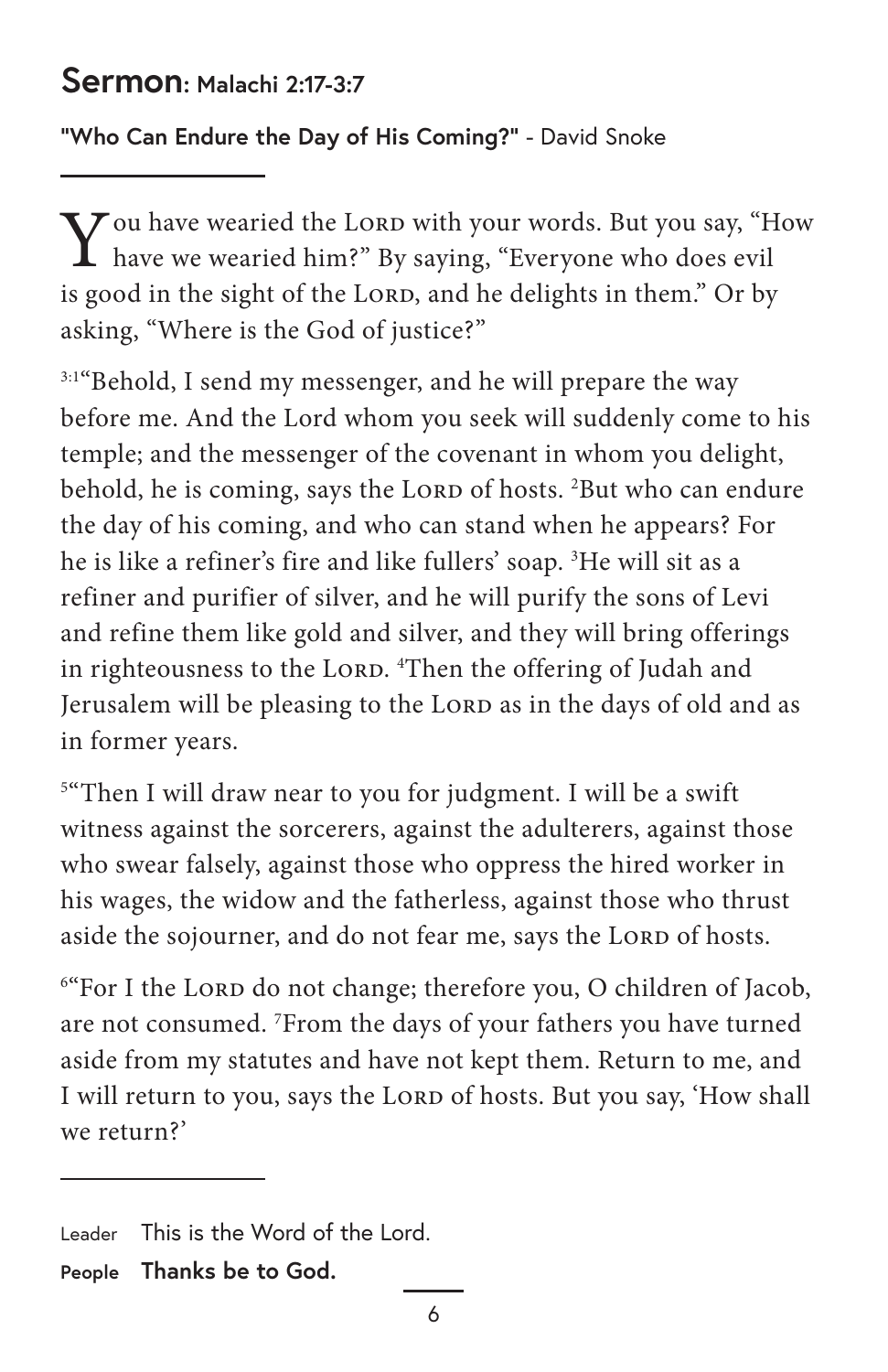# **Additional Scripture**

Isaiah 8:8-10 / ...and it will sweep on into Judah, it will overflow and pass on, reaching even to the neck, and its outspread wings will fill the breadth of your land, O Immanuel. Be broken, you peoples, and be shattered; give ear, all you far countries; strap on your armor and be shattered; strap on your armor and be shattered. Take counsel together, but it will come to nothing; speak a word, but it will not stand, for God is with us.

Matthew 3:4-10 / Now John wore a garment of camel's hair and a leather belt around his waist, and his food was locusts and wild honey. Then Jerusalem and all Judea and all the region about the Jordan were going out to him, and they were baptized by him in the river Jordan, confessing their sins. But when he saw many of the Pharisees and Sadducees coming to his baptism, he said to them, "You brood of vipers! Who warned you to flee from the wrath to come? Bear fruit in keeping with repentance. And do not presume to say to yourselves, 'We have Abraham as our father,' for I tell you, God is able from these stones to raise up children for Abraham. Even now the axe is laid to the root of the trees. Every tree therefore that does not bear good fruit is cut down and thrown into the fire.

Matthew 11:7-10, 13 / As they went away, Jesus began to speak to the crowds concerning John: "What did you go out into the wilderness to see? A reed shaken by the wind? What then did you go out to see? A man dressed in soft clothing? Behold, those who wear soft clothing are in kings' houses. What then did you go out to see? A prophet? Yes, I tell you, and more than a prophet. This is he of whom it is written, "'Behold, I send my messenger before your face, who will prepare your way before you.' ...For all the Prophets and the Law prophesied until John....

Matthew 25:31-32 / "When the Son of Man comes in his glory, and all the angels with him, then he will sit on his glorious throne. Before him will be gathered all the nations, and he will separate people one from another as a shepherd separates the sheep from the goats.

# **Songs of Thanksgiving**

### **Hail To The Lord's Anointed**

*(Words: James Montgomery 1821; Music: Sandra McCracken 2012)*

*Hail to the Lord's anointed, Great David's greater Son! Hail in the time appointed, His reign on earth begun!*

He comes to break oppression, To set the captive free, To take away transgression, And rule in equity.

*(continued on next page)*